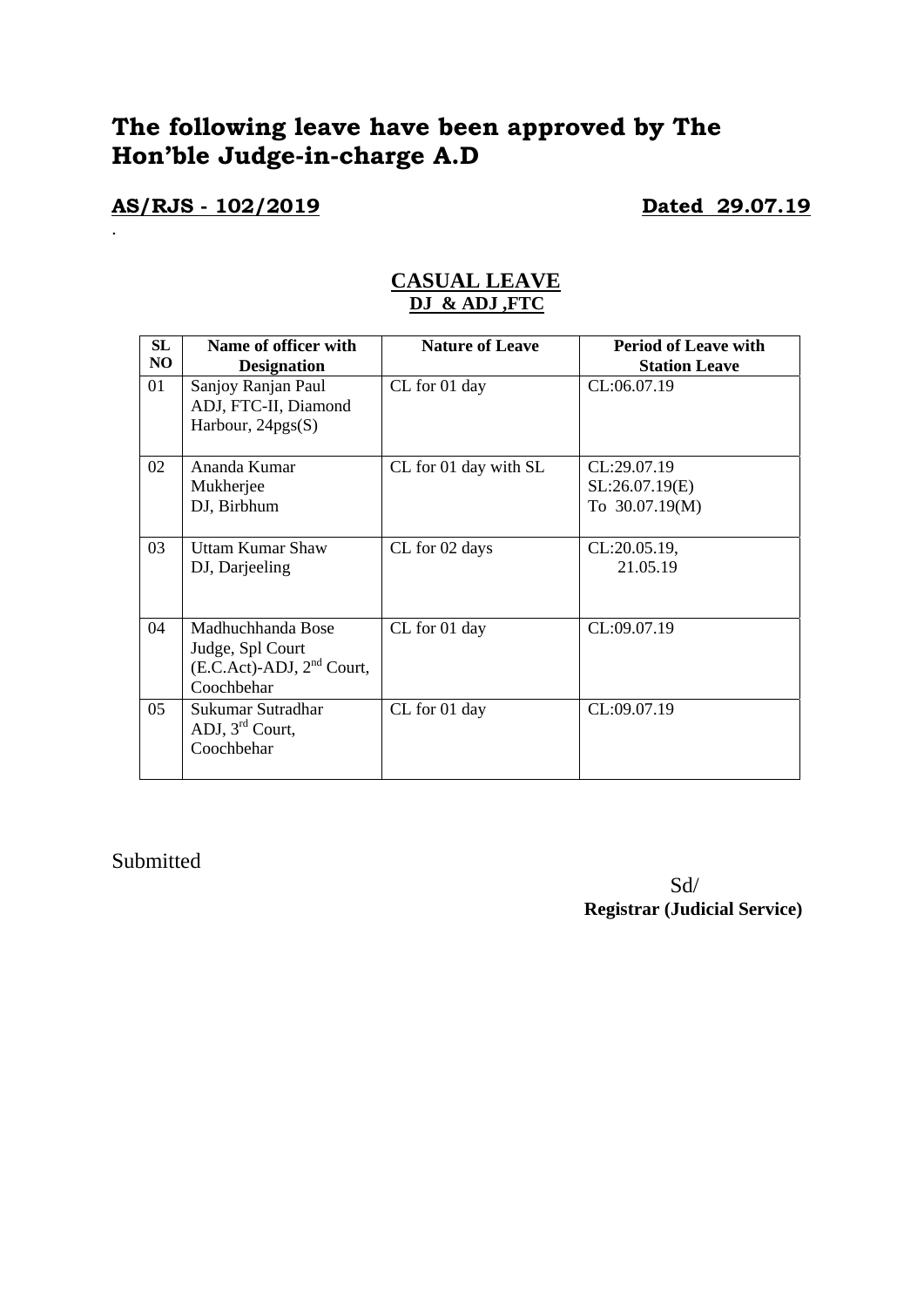## **The following leave have been approved by the Hon'ble Judge-in-Charge A.D.**

### **AS/RJS- 98 /2019 Dated : 29.07.2019**

# **DJ/ADJ**

| SL<br>NO       | Name of officer with<br><b>Designation</b>                | <b>Nature of Leave</b>               | <b>Period of Leave with Station Leave</b>                                                                                               |
|----------------|-----------------------------------------------------------|--------------------------------------|-----------------------------------------------------------------------------------------------------------------------------------------|
| 1              | Sri Biplab Roy<br>ADJ $5th$ Court,<br>Krishnanagar, Nadia | Earned Leave for<br>02 days          | From 08.07.2019 to 09.07.2019                                                                                                           |
| 2              | Sri Uttam Kumar Shaw,<br>District Judge,<br>Darjeeling    | Earned Leave for<br>04 days          | From 15.06.2019 to 18.06.2019                                                                                                           |
| 3              | Sri Uttam Kumar Shaw<br>DJ, Darjeeling                    | Earned Leave for<br>10 days          | From 29.07.2019 to 07.08.2019<br>Prefixing: 27.07.2019 to 28.07.2019<br>SLP: 26.07.2019 (E) to 08.08.2019 (M)                           |
| $\overline{4}$ | Sri Partha Pratim Das<br>Redesignated Court, Bankura      | Earned Leave for<br>$05 \text{ day}$ | From: 22.07.2019 to 26.07.2019<br>Prefixing: 21.07.2019<br>Suffixing: 27.07.2019 to 28.07.2019<br>SLP: 20.07.2019 (E) to 29.07.2019 (M) |

#### **ADJ, FTC/CJ(SD)**

| <b>SL</b>      | Name of officer with                                      | <b>Nature of Leave</b>     | <b>Period of Leave with Station</b>                                                                            |
|----------------|-----------------------------------------------------------|----------------------------|----------------------------------------------------------------------------------------------------------------|
| N <sub>O</sub> | <b>Designation</b>                                        |                            | Leave                                                                                                          |
|                | Sri Arup Kumar Das<br>ADJ, FTC-3,<br>Basirhat, 24 Pgs (N) | Earned Leave for 02<br>day | From 15.07.2019 to 16.07.2019<br>Prefixing: 13.07.2019 & 14.07.2019<br>SLP: 12.07.2019 (E) to<br>17.07.2019(M) |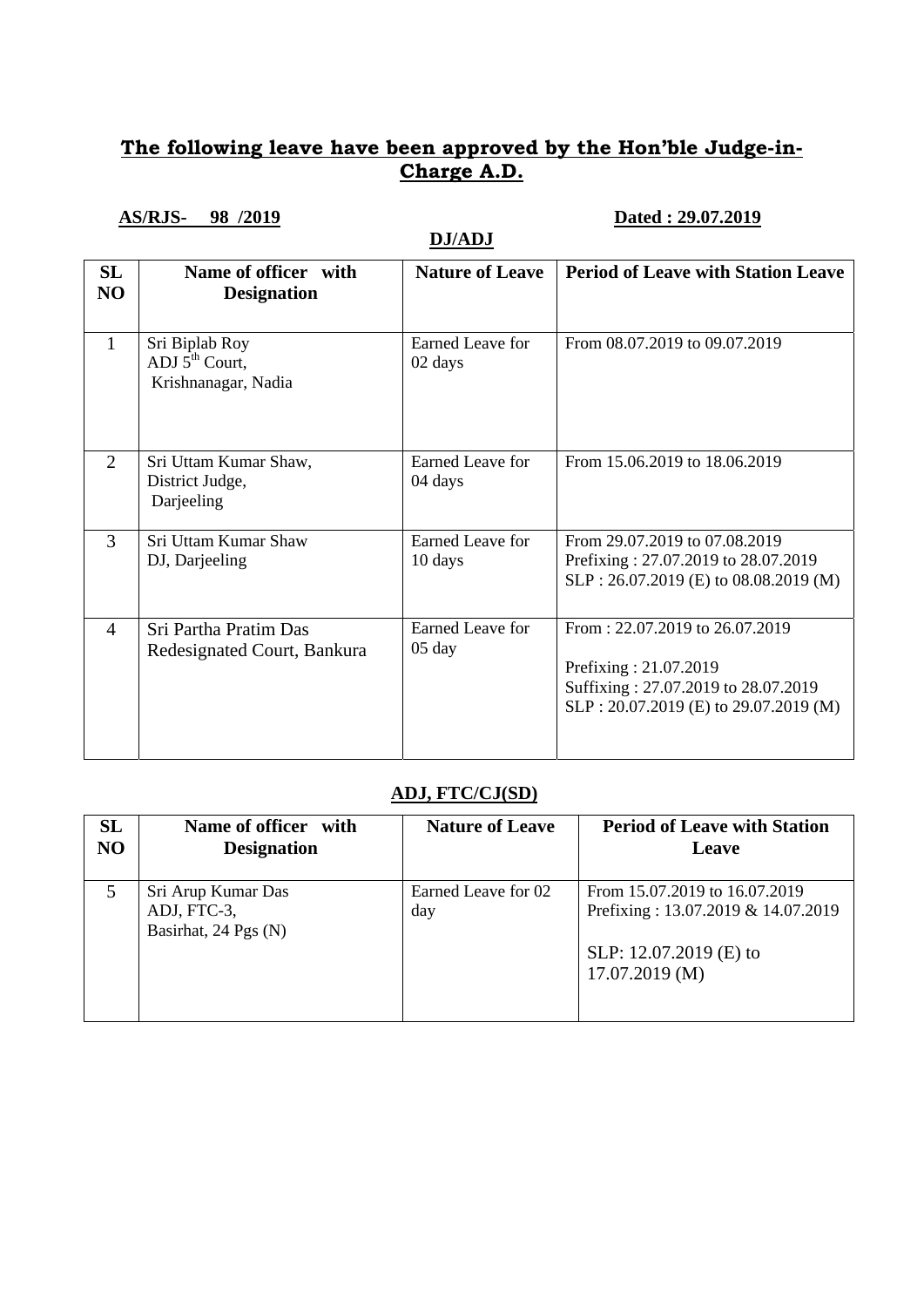| 6              | Sri Prodip Barman,<br>ADJ, FTC-2, Basirhat,<br>24 Pgs (N)             | Earned Leave for 04<br>days     | From 02.07.2019 to 05.07.2019                                                                                                                                 |
|----------------|-----------------------------------------------------------------------|---------------------------------|---------------------------------------------------------------------------------------------------------------------------------------------------------------|
| $\overline{7}$ | Sri Sounak Mukherjee<br>$CJ(SD)$ , Darjeeling                         | Earned Leave for 05<br>days     | From 08.07.2019 to 12.07.2019<br>Prefixing: 07.07.2019<br>Suffixing: 13.07.2019 to<br>14.07.2019                                                              |
| 8              | Sri Animesh Ghosh CJ(SD),<br>Dinhata, Cooch Behar                     | Earned Leave for 07<br>days     | From 13.06.2019 to 19.06.2019                                                                                                                                 |
| 9              | Smt. Ratna Roy (Biswas),<br>ADJ, FTC, Balurghat,<br>Dakshin Dinajpur. | Child Care Leave for<br>26 days | From 15.07.2019 to 09.08.2019<br>Prefixing: 13.07.2019 &<br>14.07.2019<br>Suffixing: 10.08.2019 &<br>11.08.2019<br>$SLP: 12.07.2019$ (E) to<br>12.08.2019 (M) |

**ACJM** 

| <b>SL</b>      | Name of officer with                              | <b>Nature of Leave</b>      | <b>Period of Leave with Station</b>                                                                              |
|----------------|---------------------------------------------------|-----------------------------|------------------------------------------------------------------------------------------------------------------|
| N <sub>O</sub> | <b>Designation</b>                                |                             | Leave                                                                                                            |
| 10             | Sri Sandip Chakrabarti, CJM,<br>Paschim Bardhaman | Earned Leave for 08<br>days | From 02.08.2019 to 09.08.2019<br>Suffixing: 10.08.2019 to 11.08.2019<br>SLP: 01.08.2019 (E) to 12.08.2019<br>(M) |